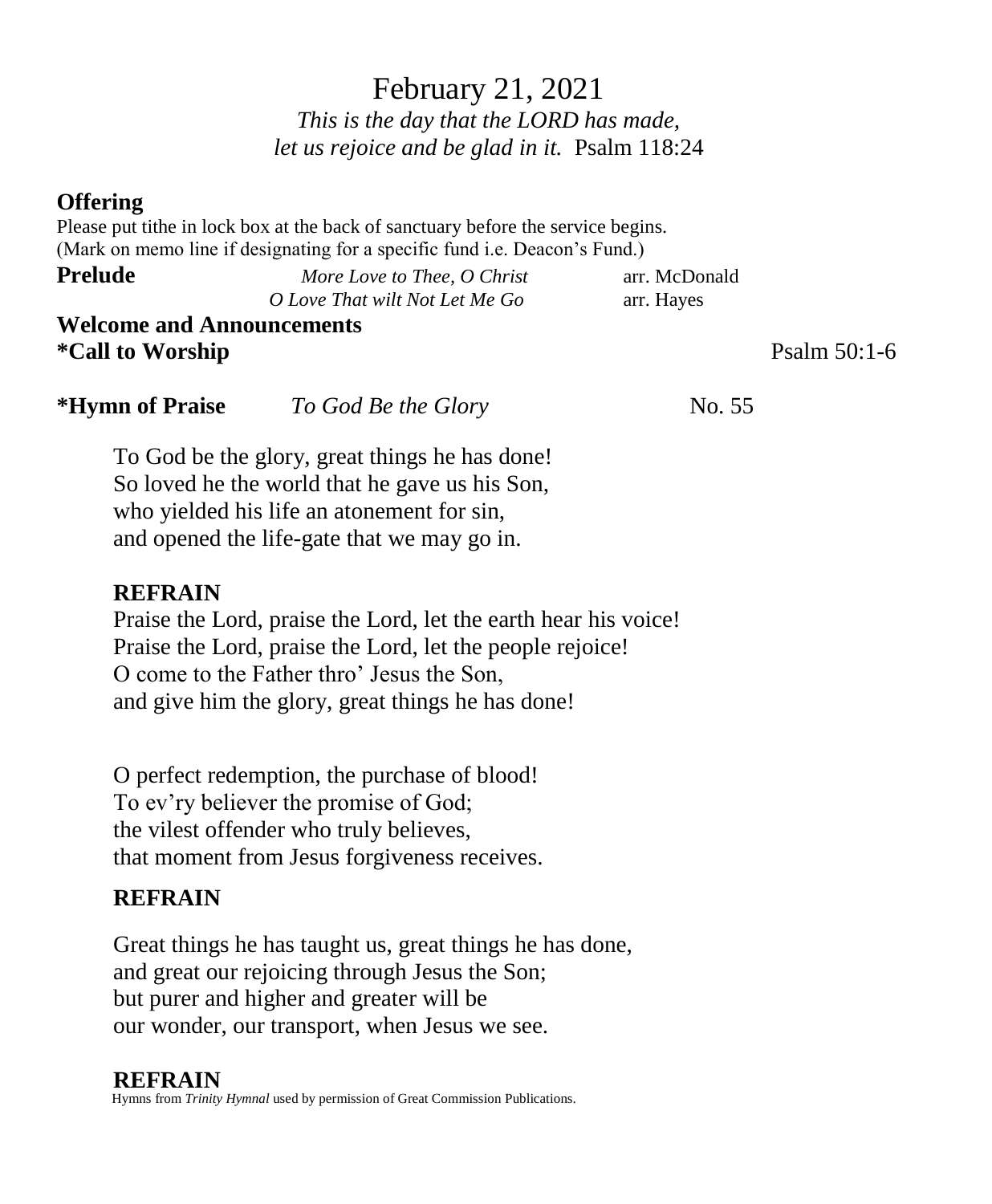**\*Prayer of Invocation** 

**Scripture Reading Exodus 14:19-30** 

### **Prayer of Confession**

Heavenly Father, you have sought us out before the foundations of this world were laid. You bought us at a tremendous price to yourself, the death of your only Son. And you have clothed us in Christ's righteousness so that we are perfect and just in your sight. Yet in spite of all your grace and mercy, we still sin. We, as your sons and daughters, continue to give in to temptations, we fall short of your glory, and we break your law. Forgive us of all our sin, and continue to mold us, realign our heart's affections to desire only you and your glory. And sanctify us more and more to be like your Son Jesus, in Jesus name, Amen.

### **Assurance of Pardoning Grace**  Psalm 50:16-23

**<sup>16</sup>** But to the wicked, God says: "What right have you to recite my laws or take my covenant on your lips? **<sup>17</sup>** You hate my instruction and cast my words behind you. **<sup>18</sup>** When you see a thief, you join with him; you throw in your lot with adulterers. **<sup>19</sup>** You use your mouth for evil and harness your tongue to deceit. **<sup>20</sup>** You speak continually against your brother and slander your own mother's son. **<sup>21</sup>** When you did these things and I kept silent, you thought I was exactly like you. But I will rebuke you and accuse you to your face. **<sup>22</sup>** "Consider this, you who forget God, or I will tear you to pieces, with no one to rescue you: <sup>23</sup> He who sacrifices thank offerings honors me, and he prepares the way so that I may show him the salvation of God."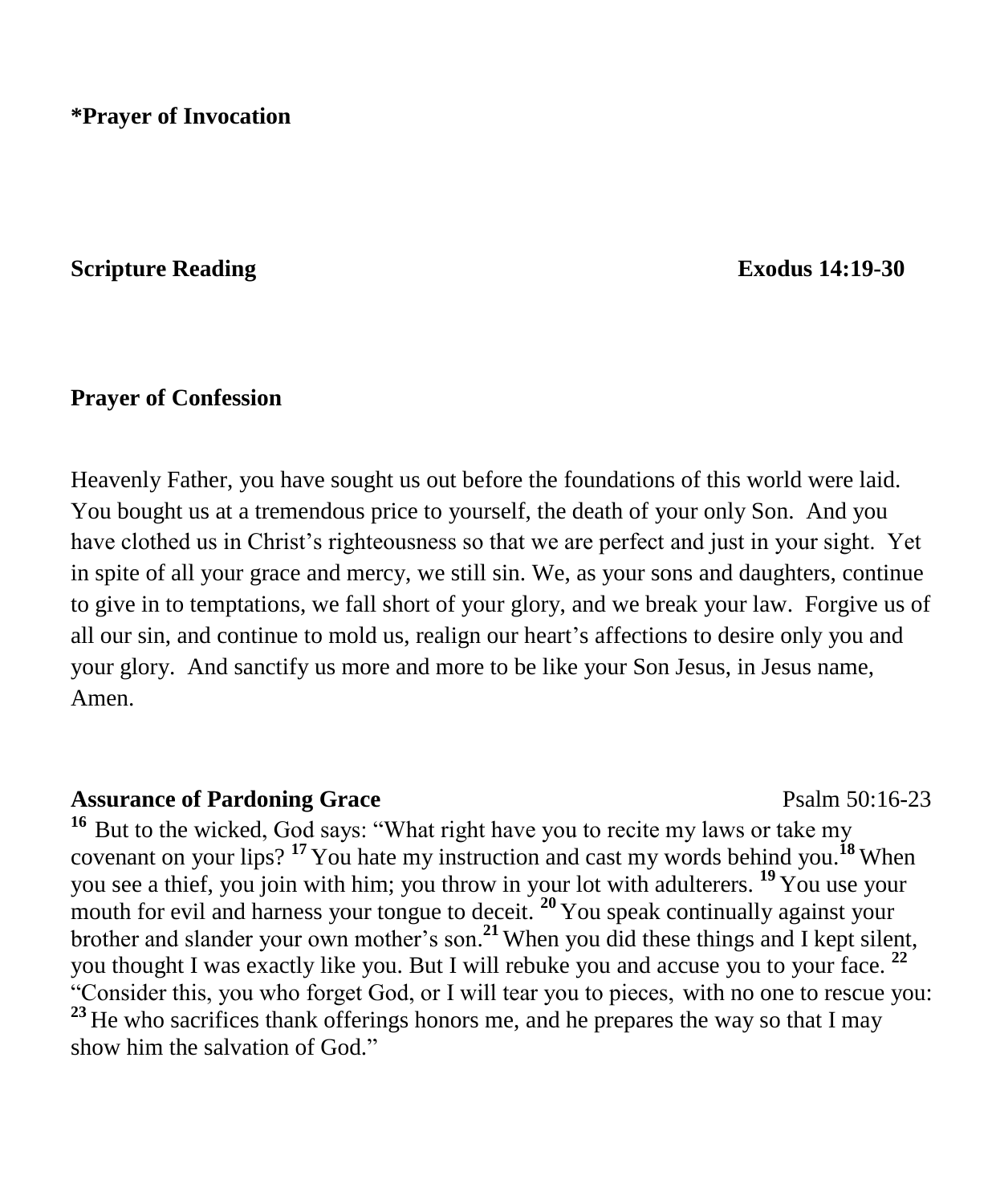## \***Hymn of Thanksgiving** *Psalm 50*

 *Tune: I Love Thy Kingdom Lord*

<sup>1</sup> The Mighty God the LORD Has spoken and did call The Earth from rising of the sun To where it has its fall

<sup>2</sup> From Zion's holy hill Perfection's high abode Of matchless beauty even thence In glory shineth God.

<sup>3</sup> Our God shall surely come; Keep silent shall not He; Before Him fire shall waste; great storms Shall round about Him be.

<sup>4</sup> And to the heavens above He sendeth forth His call, And also to the Earth, that He May judge His people all.

<sup>5</sup> "Together let My saints Before Me gather be; Those that by sacrifice have made A covenant with Me." <sup>6</sup> Then shall the heav'ns declare His righteousness aboard, Because He only is the judge; Yea, none is judge but God.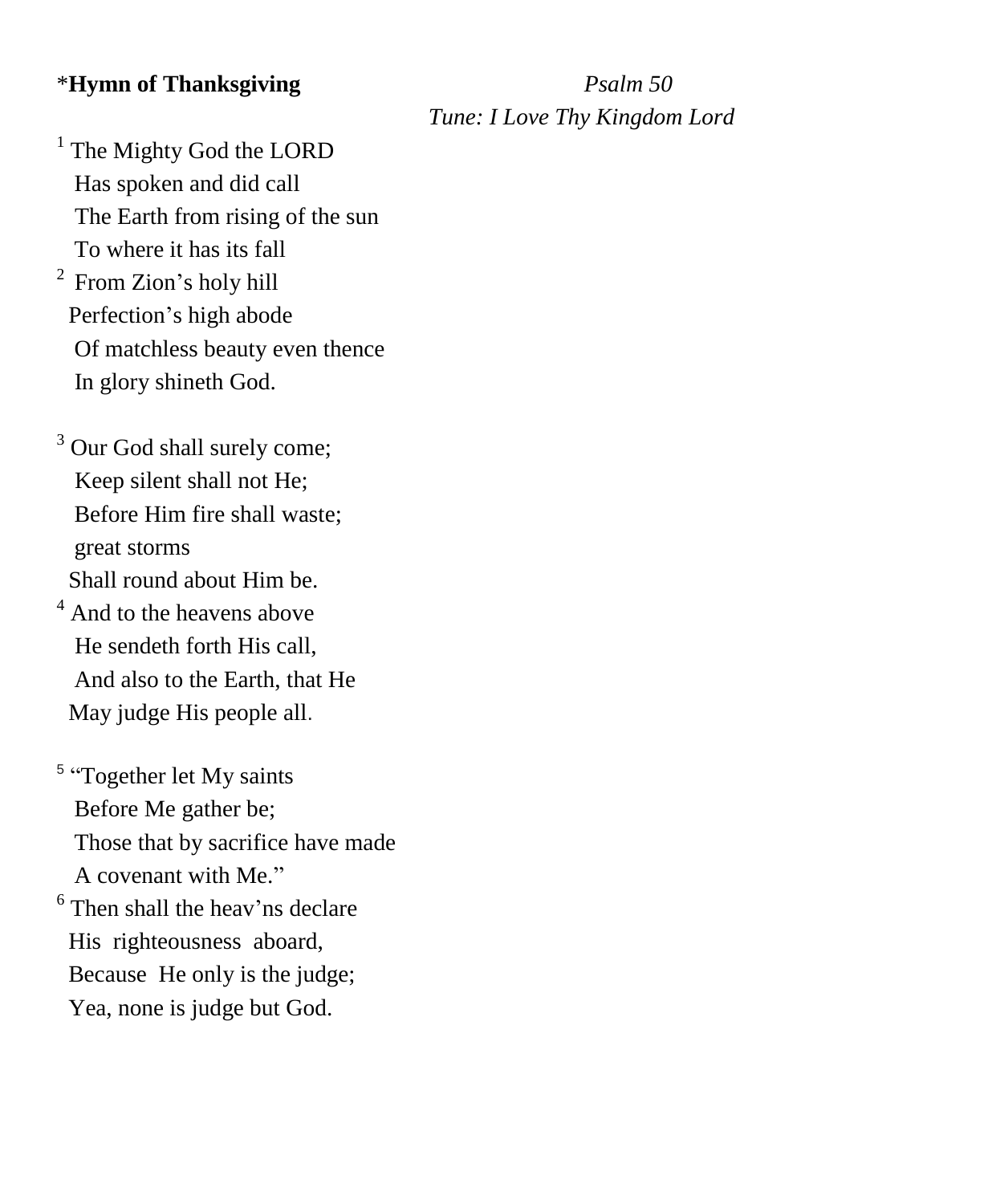### **Westminster Shorter Catechism 8-9**

Q8. How doth God execute his decrees?

A. **God executeth his decrees in the works of creation and providence.**

Q9. What is the work of creation?

A. **The work of creation is God's making all things of nothing, by the word of his power, in the space of six days, and all very good.**

**Prayer of Intercession**

**\*Hymn of Preparation** *How Deep The Father's Love For Us*



Words and Music: Stuart Townend; ©1995 Kingsway's Thankyou Music Reprinted with permission under CCLI #376630.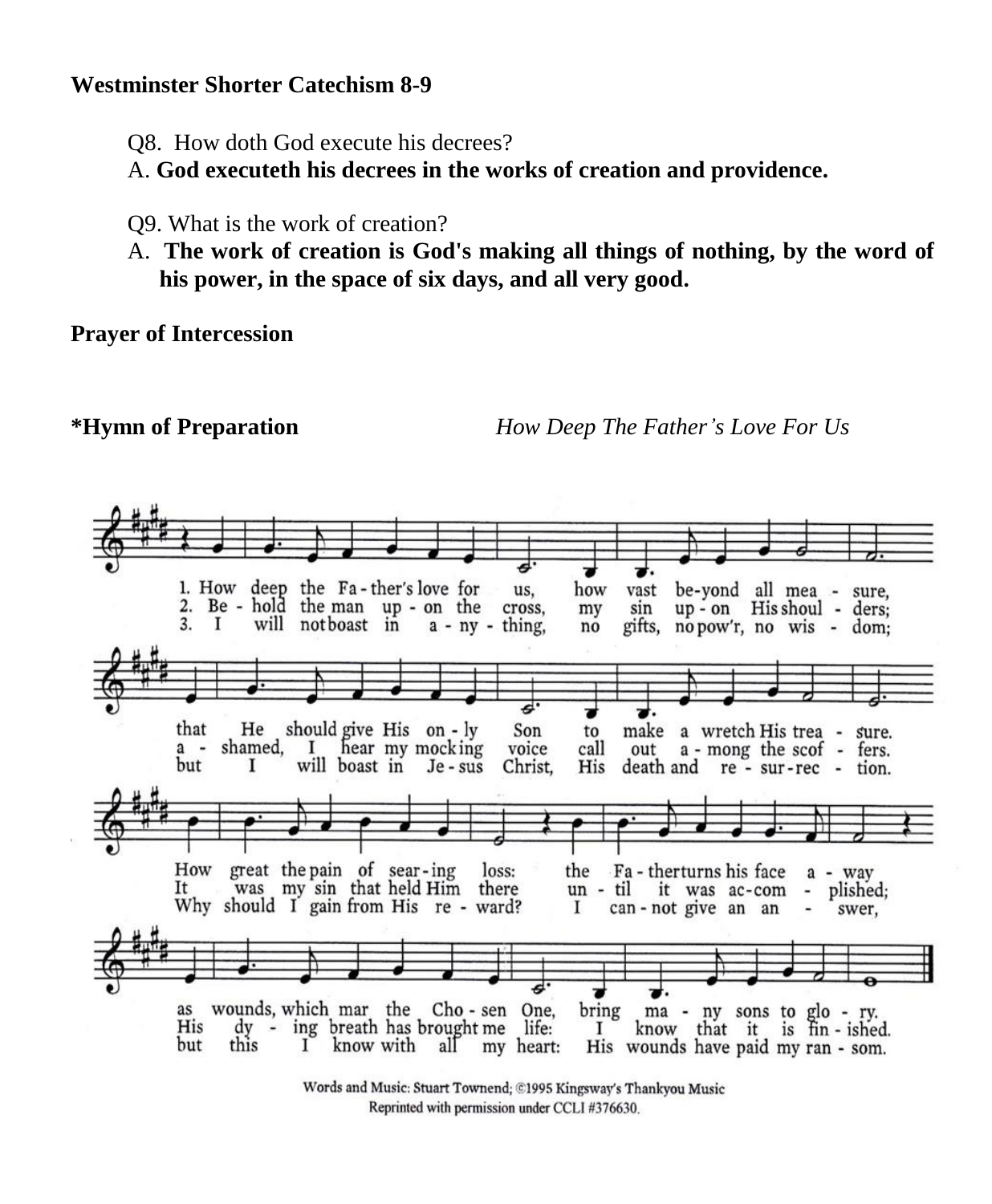- 1. The Insanity of the Worldly Kingdom
	- a. Accusations
	- b. Insanity
	- c. Satan
- 2. The Power of Christ's Kingdom
	- a. Jesus, the strong man
	- b. Jesus, the divider
	- c. Jesus, the judge
- 3. Heart Change
	- a. The woman's declaration
	- b. Keeping the word

Questions:

- 1. How can you share the Gospel with someone who won't stand to reason? Read 2 Cor 10:3-5, 1 Peter 3:15, Matthew 7:6, and Proverbs 26:4-5. What instruction do each of these passages give you?
- 2. What does it mean that Christ is a strong man? What does the strong man do in this passage? What are Satan's spoils that Jesus plunders?
- 3. How does Jesus bring division? How does John 14:6 demonstrate to us this division?
- 4. What does it mean to keep God's word? How can you do a better job of this?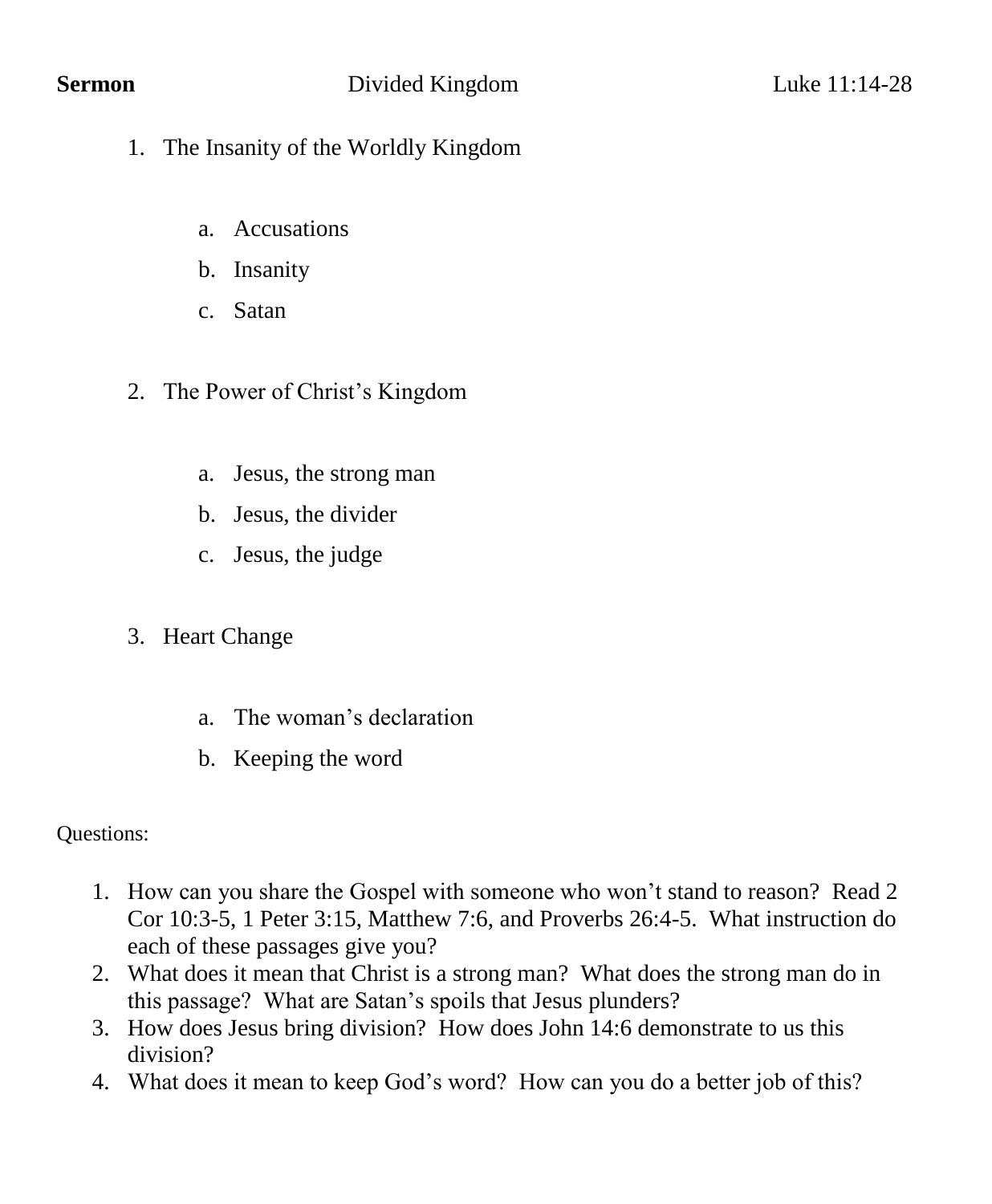All creatures of our God and King, lift up your voice and with us sing alleluia, alleluia! Thou burning sun with golden beam, thou silver moon with softer gleam, O praise Him, O praise Him, alleluia, alleluia, alleluia!

Thou rushing wind that art so strong, ye clouds that sail in heav'n along, O praise Him, alleluia! Thou rising morn in praise rejoice, ye lights of evening, find a voice, O praise Him, O praise Him, alleluia, alleluia, alleluia!

Thou flowing water, pure and clear, make music for thy Lord to hear, alleluia, alleluia! Thou fire so masterful and bright, that givest man both warmth and light, O praise Him, O praise Him, alleluia, alleluia, alleluia!

And all ye men of tender heart,

forgiving others, take your part, O sing ye, alleluia! Ye who long pain and sorrow bear, praise God and on Him cast your care, O praise Him, O praise Him, alleluia, alleluia, alleluia!

Let all things their Creator bless, and worship Him in humbleness, O praise Him, alleluia! Praise, praise the Father, praise the Son, and praise the Spirit, three in one, O praise Him, O praise Him, alleluia, alleluia, alleluia!<br>Hymns from *Trinity Hymnal* used by permission of Great Commission Publications.

### **\*Benediction**

### **\*Gloria Patri** No. 735

Glory be to the Father, and to the Son, and to the Holy Ghost; as it was in the beginning, is now, and ever shall be, world without end. Amen, amen. Hymns from *Trinity Hymnal* used by permission of Great Commission Publications.

**\*Postlude** *Christ is Made the Sure Foundation* arr. Greene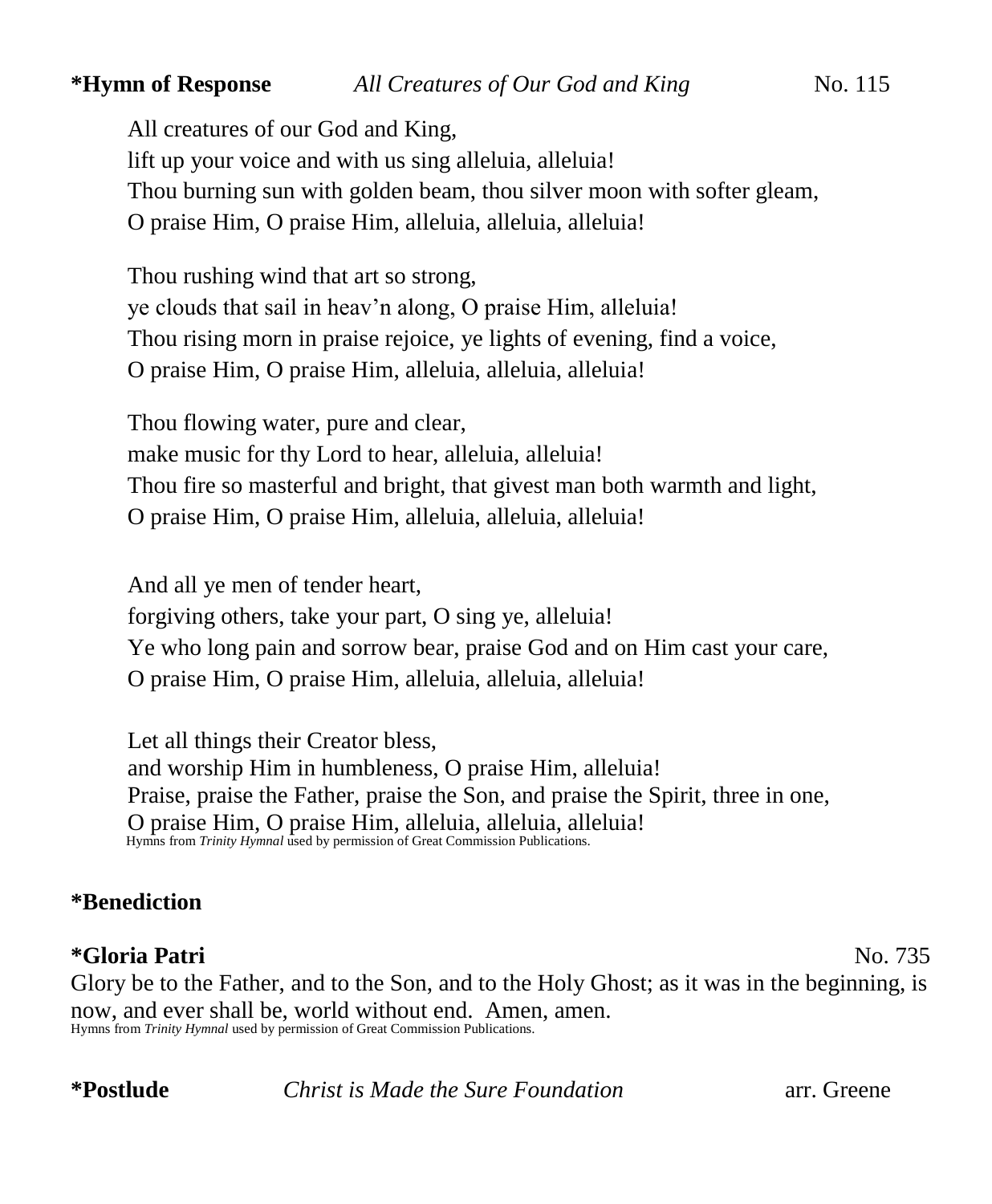**\* Congregation:** Please stand as able.

**\* \* \* \* \* \* \* \***

# **Piano** Sandy Schoon<br> **Intercessory Prayer** Andrew Gretzinger **Intercessory Prayer**

# **Weekly Calendar**

| DATE             | TIME               | EVENT                                                                          |  |  |  |
|------------------|--------------------|--------------------------------------------------------------------------------|--|--|--|
| <b>SUN 2/21</b>  | 9:00 AM            | <b>Opening Exercises &amp; Sunday School</b><br>(New Members & Kingdom of God) |  |  |  |
|                  | 10:30 AM           | <b>Worship Service</b><br>(available YouTube & Facebook)                       |  |  |  |
|                  | $12:00 \text{ PM}$ | <b>Schoon Care Group (Schoon Home)</b>                                         |  |  |  |
| <b>WED 2/24</b>  | $9:30$ AM          | <b>Morning Women's Study</b> (Meets at Church)                                 |  |  |  |
| <b>THUR 2/25</b> | $7:30 \text{ PM}$  | <b>Vocal Ensemble Rehersal</b> (Meets at Church)                               |  |  |  |
| <b>SUN 2/28</b>  | 9:00 AM            | <b>Opening Exercises &amp; Sunday School</b><br>(New Members & Kingdom of God) |  |  |  |
|                  | 10:30 AM           | <b>Worship Service</b><br>(available YouTube & Facebook)                       |  |  |  |
|                  | $12:15 \text{ PM}$ | <b>Schoon Care Group (Schoon Home)</b>                                         |  |  |  |

# **Serving the Lord**

|                          | 2/21                | ີ<br>2/28 | 3/7       | 3/14                | 3/21       |
|--------------------------|---------------------|-----------|-----------|---------------------|------------|
|                          |                     |           |           |                     |            |
| <b>AM Nursery</b>        | Felicia             | Ashley    | Lorrie    | Kathleen            | Yon        |
| <b>Greeters</b>          | N/A                 | N/A       | N/A       | N/A                 | N/A        |
| <b>Treats</b>            | N/A                 | N/A       | N/A       | N/A                 | N/A        |
| Serve/Cleanup            | N/A                 | N/A       | N/A       | N/A                 | N/A        |
| <b>Audio</b>             | <b>B.</b> Armstrong | B. Schoon | J. Martin | <b>B.</b> Armstrong | B. Schoon  |
| <b>Elder of the Week</b> | Gretzinger          | Hrivnak   | Nelson    | Lindborg            | Gretzinger |
| Deacon of the            | Jim                 | Matt      | Jason     | Jim                 | Matt       |
| Week                     |                     |           |           |                     |            |